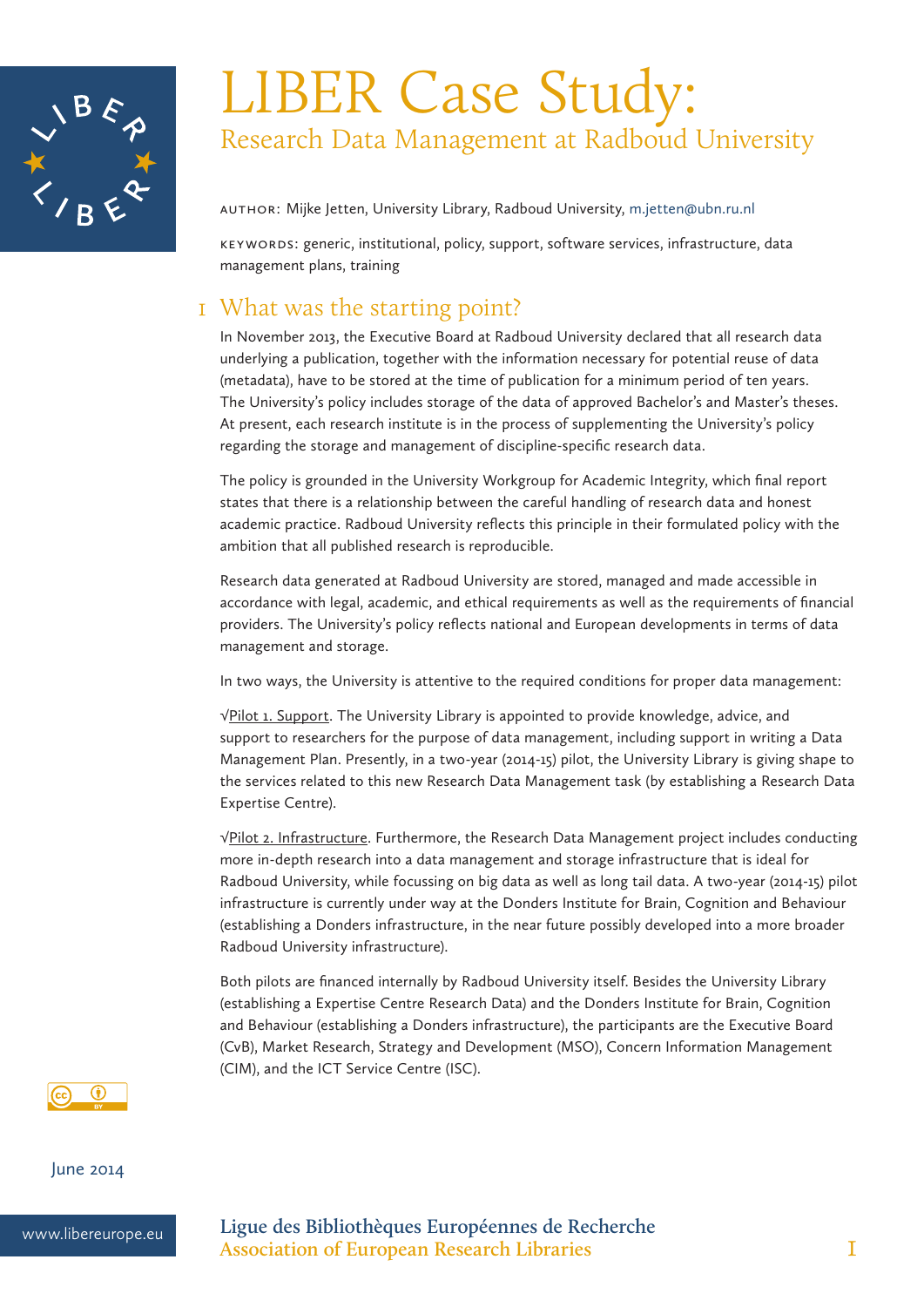

# 2 What kind of research data is targeted?

The policy is aimed at researchers of all Radboud University's research institutes. In supplementing the University's policy, each research institute has to provide additional policy and / or protocols about, amongst others, the kind of data that is gathered, managed and stored.

These supplements involve specifying both the kind of data gathered within the particular research field (e.g. interview data, video data, survey data, quantitative data, MRI data, observational data, experimental data, etc.) and the specific demands in terms of storing the data (e.g. storing raw data, reused data, processed data, data analyses, metadata). The argumentation is that research institutes themselves know best the specifics and demands of the research data at their institute. Regarding establishing metadata, research institutes are advised to link as much as possible to the standards that apply to their particular fields.

The research institutes also determine how long data are stored (minimum of ten years), in which repository the data are stored, accessibility and permission to reuse the data, the legal and ethical aspects involved in storing data, and support and training for researchers that are needed / available. The Data Management Plan for each research project is in accordance with the policy and protocols set out by the research institute. In providing knowledge, advice and support, the University Library cooperates with existing national and discipline-specific data repositories to make sure that the data are stored in the best-possible way (e.g. using preferred formats).

The research institutes will deliver these supplements in the coming months. As Radboud University is a broad university, focused on alpha, gamma, and beta sciences, the supplements being prepared by the research institutes are expected to be diverse and interdisciplinary, and involve all kinds of research data.

### 3 What is the organisational framework? **Roles and responsibilities**

Final responsibility for and decision-making powers in the University's Research Data Management project is to be found in the RDM Steering Committee, which is chaired by a member of the University's Executive Board and includes Principal Investigators from various disciplines as well as the University Library's Director and the ICT Director, and an adviser from the department of Concern Information Management.

√Pilot 1. Support. The support pilot (establishing a Research Data Expertise Centre) is managed by an Information Specialist (data librarian) from the University Library. Both pilots have their own project group. The University Library's project manager is also part of the Donders Infrastructure project group.

√Pilot 2. Infrastructure. A Donders Institute researcher and an ICT developer manage the infrastructure pilot (establishing a Donders infrastructure). The endeavour to develop the infrastructure into a Radboud University infrastructure is managed by an Information Architect.

The primary responsibility for data storage and proper data management lies with the researcher / research project leader. The Director of the research institute is ultimately responsible for data storage by contributors to research that falls under their responsibility. The primary responsibility for data storage relating to approved Bachelor's and Master's theses lies with the Supervisor. The Director of Education is ultimately responsible for data storage for approved Bachelor's and Master's theses.

√Pilot 1. Support. The services in the Research Data Expertise Centre (information) are already outlined as they have been developed on the basis of detailed interviews with researchers about Research Data Management practices and needs within the various research institutes.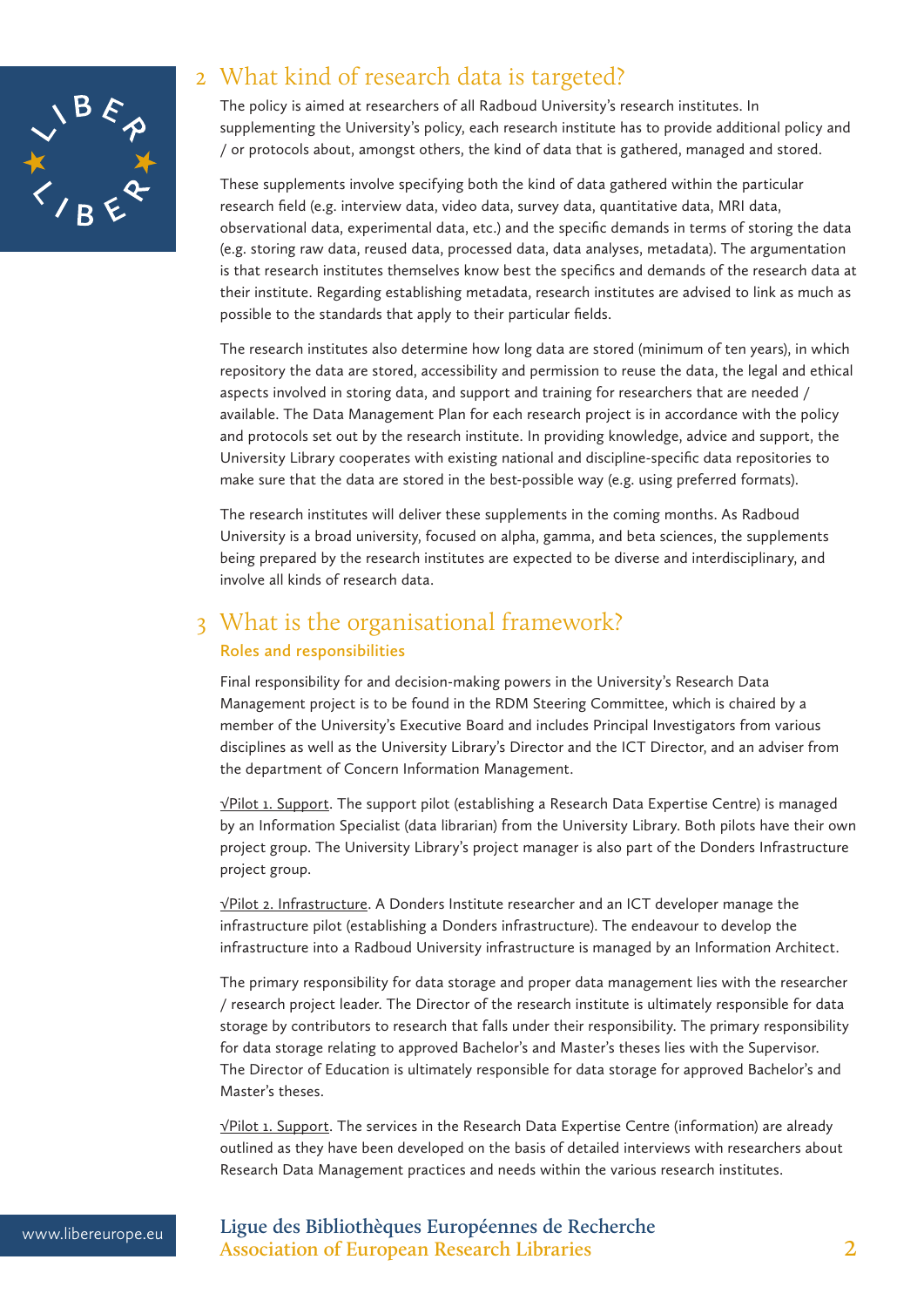

These services include sharing knowledge and giving advice and support with regard to, first, the storage of research data before and at the moment of publication (the Research Data Expertise Centre fulfills a front-office role with regard to the existing national data repositories Dutch Dataverse Network, DANS and 3TU.Datacentre; a front-office role might be established as well for discipline-specific repositories); second, support in writing a Data Management Plan (a University format is being tested); third, advice concerning the provision of rich metadata of research data; fourth, realising enhanced publications; fifth, providing legal and ethical advice related to the storage and management of research data; sixth, instructing researchers, particularly students and PhD students, in good data management and writing a Data Management Plan, both general and tailored, for instance within the context of graduate and doctoral schools. These services are still in development and the support that has been offered since the establishment of the University's policy represents a pilot. Information for researchers is provided on a website (http://www.ru.nl/ library/services/expertisecentre/).

During the pilot phase, research institutes can call upon the University Library for advice and support in developing their own policy and protocols.

√Pilot 2. Infrastructure. At present, the specific components of the Donders Infrastructure are undecided as the requirements have to be discussed with researchers in the research institute.

#### **Policies**

Both the Donders Infrastructure pilot and the University Library's support pilot are grounded within the University's policy. The policy and protocols of the various research institutes are going to be derived from this University policy. The main reason for the University's Research Data Management policy is the relation between careful handling of research data and honest academic practice (scientific integrity and reproduction of research), as well as legal, academic, and ethical requirements and the requirements of financial providers (e.g. safe and sustainable preservation of data, sharing and reusing data, and enhanced publications).

The full University's policy can be found at http://www.radboudnet.nl/scientificintegrity/datastorage/university-policy/ (Intranet, only accessible by employees). The policy is summarised at http://www.ru.nl/library/services/expertisecentre/radboud-university/ (general access). Below is the aforementioned summarised form:

1. Data are stored at the time of publication of the research (including dissertations) at the latest, together with at least all the information necessary for potential reuse of data (metadata). A plan for managing data should be drafted prior to the commencement of data collection.

2. The data of approved Bachelor's and Master's theses are stored.

3. The retention period for research data is a minimum of ten years.

4. The primary responsibility for data storage and proper data management lies with the researcher/project leader. The Director of the Research Institute is ultimately responsible for data storage by contributors to research that falls under their responsibility. The primary responsibility for data storage for approved Bachelor's and Master's theses lies with the Supervisor. The Director of Education is ultimately responsible for data storage for approved Bachelor's and Master's theses.

5. The University is mindful of the required conditions for proper data management:

a) To provide knowledge, advice, and guidance for the purpose of data management and provide a Data Management Plan.

b) To provide an adequate infrastructure for data storage and management, during and after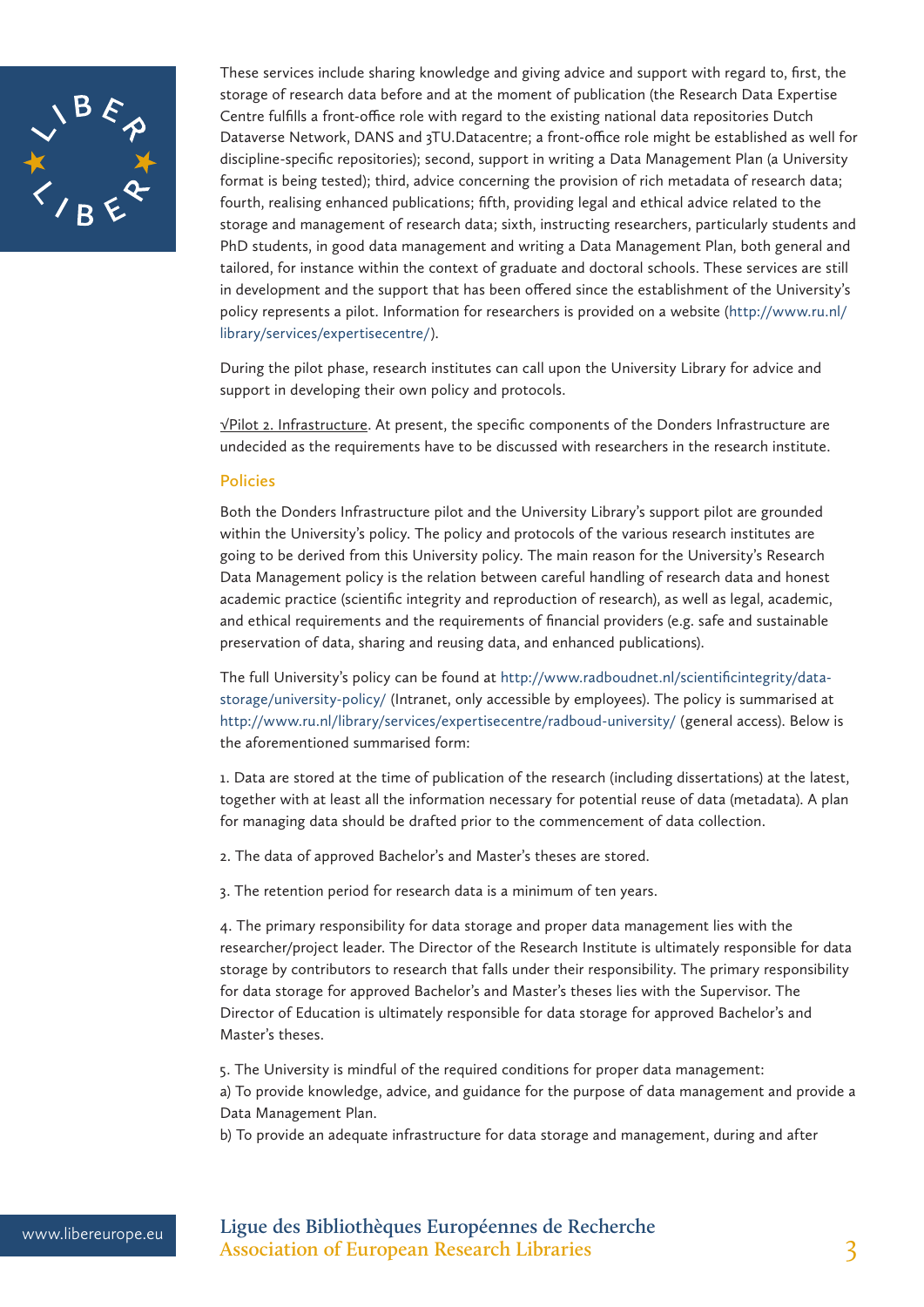

research, insofar as the researchers have not organised adequate alternative facilities for data storage themselves.

6. A list of stored datasets will be included in the self-evaluation of the Standard Evaluation Protocol.

7. The University policy regarding the storage and management of research data will be supplemented by each research institute; the policy of the research institute should include agreements on at least the following:

- The responsibilities within the institute for data management and storage;
- Which data are included;
- How metadata are established, linking as much as possible to the standard and best practices that apply to the field;
- Where data are stored in the long term as well as the short term;
- How the data are protected in the event of technical problems (or a reference to the guarantees made by the supplier of the infrastructure);
- A possible longer minimum retention period (longer than ten years);
- Which maximum retention periods will apply (a minimum of ten years);
- Accessibility and reuse of datasets (defining for each dataset or research project how, under which conditions, when, and by whom the data can be reused);
- Privacy of sensitive data (processing, storage, access, security);
- • Support and training for researchers.

The Data Management Plan for each research project is in accordance with the agreements made by the research institute.

### 4 What kind of support services are provided to researchers?

√Pilot 1. Support. Support and training provided to researchers by the University Library (Research Data Expertise Centre) are described in the previous paragraph.

The current practices and needs were collected by non-randomised interviews with researchers from the various research institutes, as described above.

Part of the University's Library pilot (establishing a Research Data Expertise Centre) involves training library staff. Currently, the focus is on awareness within the Library of this new Research Data Management task as a shared task for all units within the Library (User, Collection, and Information Services), and thus the necessity for all employees to gain (some basic) knowledge of the Research Data Management services (to be developed). In a later phase, part of the staff will be trained to be able to integrate Research Data Management related tasks in their regular activities.

### 5 What kind of infrastructure is provided?

Primarily, the storage of research data, both during a research project and at the moment of publication, will be performed using existing infrastructures, such as local network disks, national archives such as Dutch Dataverse Network, DANS and 3TU.Datacentre and discipline-specific archives. This is aimed at sharing, preserving and reusing data, as well as the enrichment of research data and publication. For archiving, discovery and registration of research data, we first and foremost rely on functionalities provided by these national archives. Access limitations to stored data are determined by individual researchers, based upon the specific policy of his or her research institute with regard to reusability.

Interoperability of these national and discipline-specific archives with other repositories (such as our Radboud Repository for publications) and other databases for research data (including